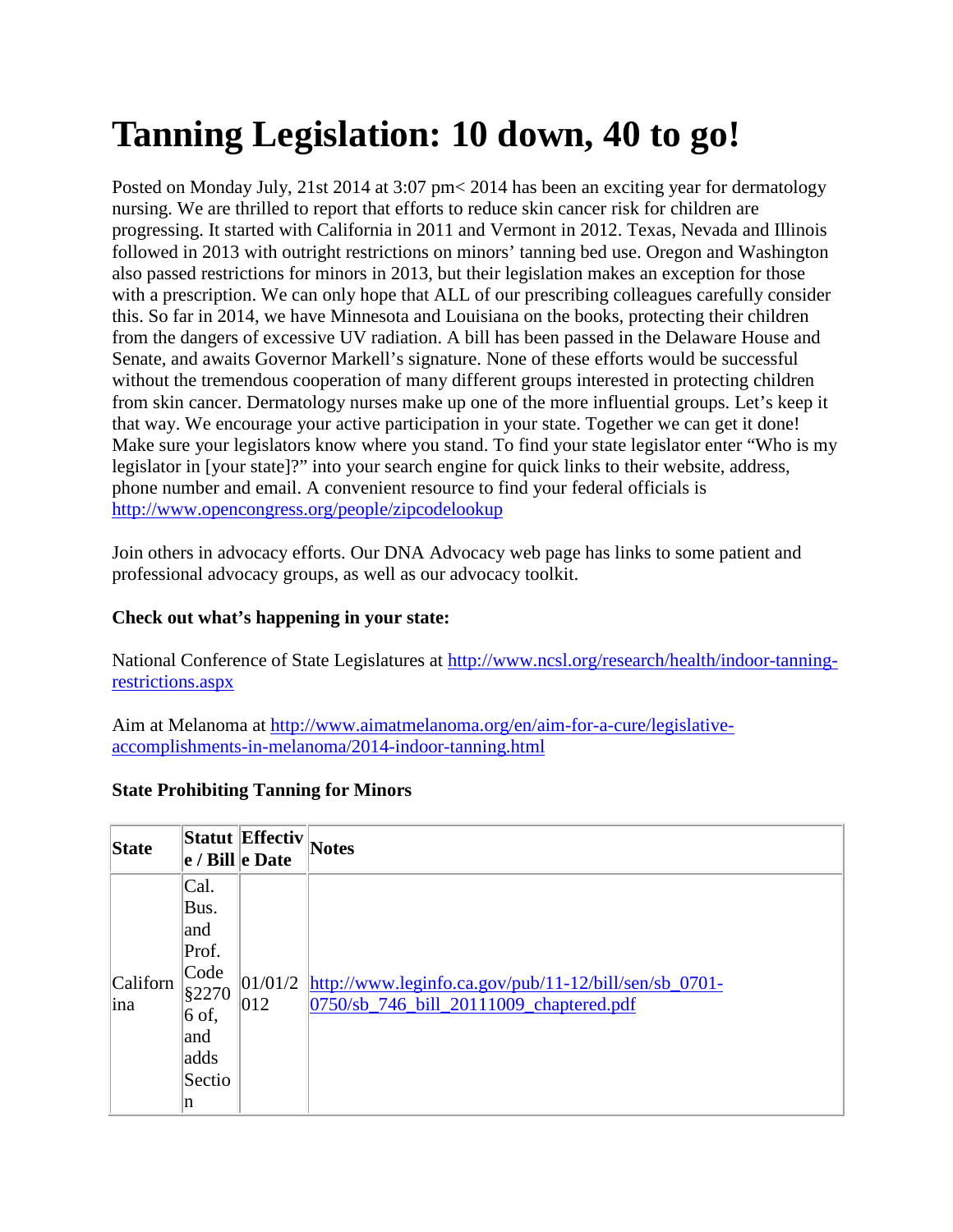|                  | 2241.3<br>(As of<br>Jan. 1,<br>2012)                                                                        |                                                |                                                                                         |
|------------------|-------------------------------------------------------------------------------------------------------------|------------------------------------------------|-----------------------------------------------------------------------------------------|
| Delawar<br>e     | SB 94                                                                                                       | Awaitin<br>g<br>Govern<br> or<br>signatur<br>e | http://legis.delaware.gov/lis/lis147.nsf/vwLegislation/SB+94?Opendo<br>cument           |
| Illinois         | III.<br>Admi<br>n.<br>Code<br>(HB)<br>188<br>from<br>2013)<br><b>Title</b><br>77:<br>Sec.<br>795.19<br>0(c) | 05/21/2 <br>014                                | http://www.ilga.gov/commission/jcar/admincode/077/0770079500019<br>00R.html             |
| Louisian<br> a   | $H\!B$<br>746<br><b>ACT</b><br>No.<br>193                                                                   | 08/01/2<br> 014                                | http://www.legis.la.gov/legis/ViewDocument.aspx?d=908183&n=HB<br>746 Act                |
| Minneso HF<br>ta | Minn.<br>Stat.<br>Ann.<br>\$325<br>H.08<br>2402<br>(2014)<br>(Articl<br>e 6,<br>Sec.<br>$24-25$             | 07/01/2<br>014                                 | https://www.revisor.mn.gov/laws/?year=2014&type=0&doctype=Cha<br>pter&id=291&format=pdf |
| Nevada           | $\overline{\textbf{S}}$<br>267/<br>Chapt<br>er 407                                                          | 07/01/2<br>014                                 | http://leg.state.nv.us/Session/77th2013/Bills/SB/SB267_EN.pdf                           |